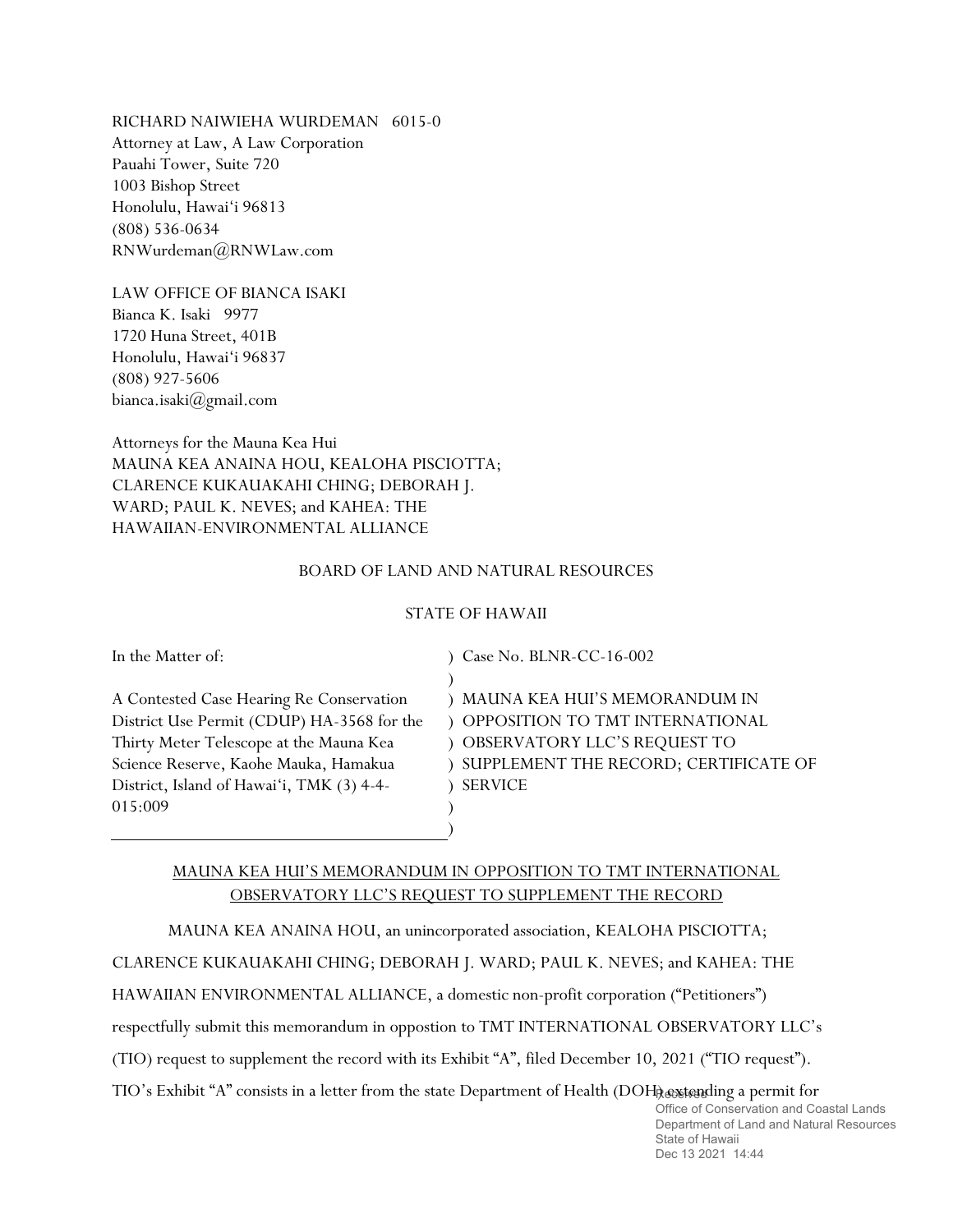TMT to discharge stormwater runoff, dated May 28, 2019. *Id.* This memorandum in opposition is submitted pursuant to HAR §13-1-34.<sup>1</sup>

TIO cites no authority for its request to supplement the record. Instead, TIO alleges Parties E. KALANI FLORES and the FLORES-CASE 'OHANA ("Flores") filed a memorandum that exceeded that permitted under Minute Order No. 2, and thus seeks to introduce more evidence in response to Flores. TIO's submission of Exhibit "A" is likewise outside of the scope of issues permitted to be addressed under Minute Order No. 2.

TIO represents that the issue of TMT stormwater runoff permitting is outside of those raised by Petitioners initial motion and thus the scope of responsive briefing under Minute Order No. 2, filed November 19, 2021. TIO request at 2. TIO, however, did not move to strike the Flores' memorandum, nor provide substantive evidence or argument in support for its position that issues raised by Flores exceed the scope of those allowed to be addressed under Minute Order No. 2.

 In conclusion, TIO's request to supplement should be denied because: (1) Flores' memorandum properly addressed the issue of whether Applicant UNIVERSITY OF HAWAI'I AT HILO (UH Hilo) has initiated construction in compliance with conditions of its conservation district use permit and therefore no remedy, included the one self-fashioned by TIO, is required in response to Flores' filing; and, (2) to the extent the Board agrees that Flores' memorandum exceeded the scope of that allowed under Minute Order No. 2, TIO's own Exhibit "A" is thus also outside that scope and should also be also disallowed as exceeding the Minute Order.

DATED: Honolulu, Hawai'i December 13, 2021

 $\overline{a}$ 

/s/ Richard Naiwieha Wurdeman RICHARD NAIWIEHA WURDEMAN ATTORNEY AT LAW, A LAW CORPORATION

/s/ Bianca Isaki LAW OFFICE OF BIANCA ISAKI BIANCA ISAKI Attorneys for the Mauna Kea Hui

<sup>1</sup> TIO's request is a motion and Board rules anticipate memoranda in opposition to motions. *See In re Contested Case Hearing On Water Use Permit Application Originally Filed By Kukui (Molokai), Inc.,* 143 Hawai'i 434, 443, 431 P.3d 807, 816 (2018) quoting Black's Law Dictionary 1497 (10th ed. 2014) ("A 'request' is '[a] motion by which a member invokes a right, seeks permission for the exercise of a privilege, or asks a question.'").